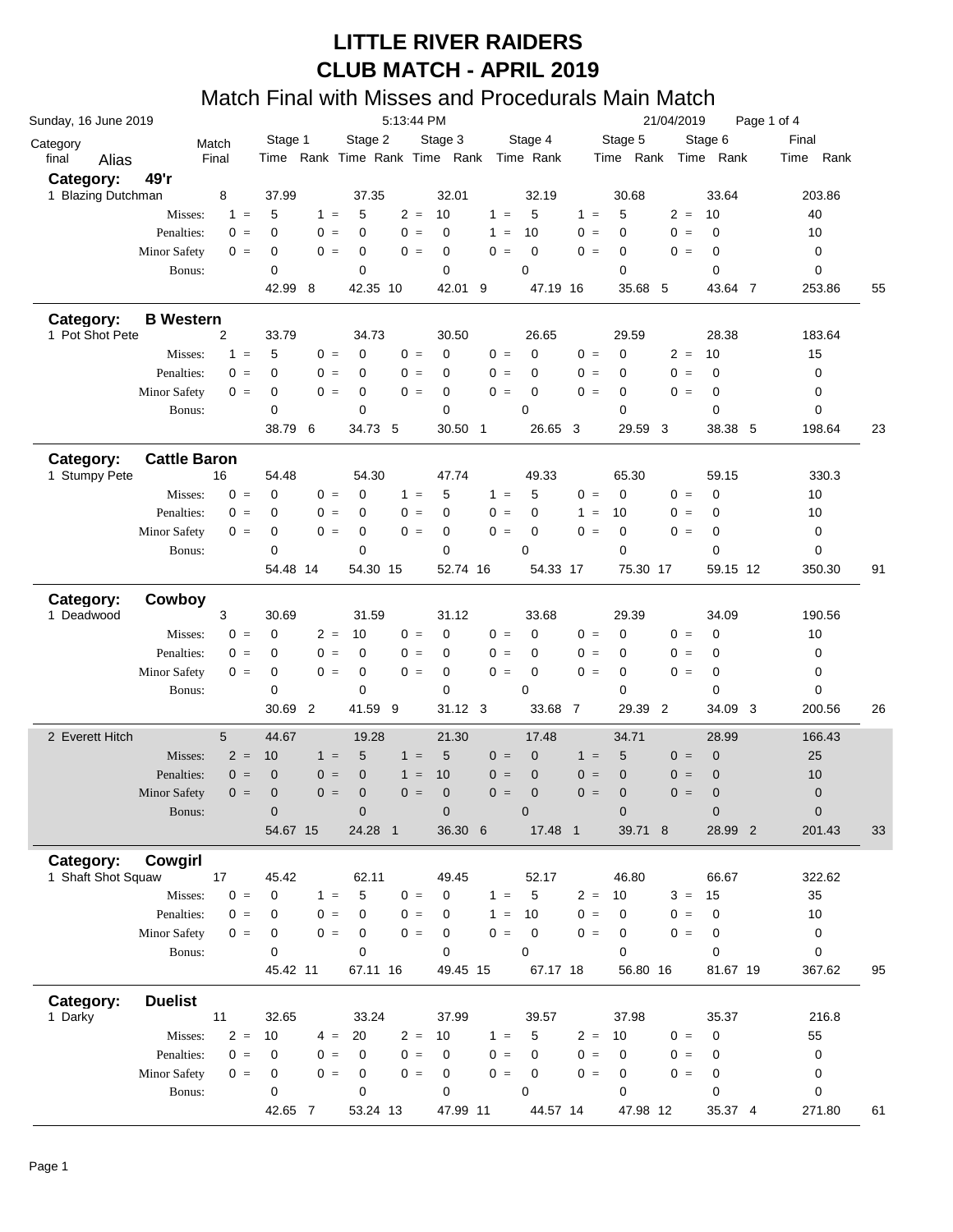|                           | 5:13:44 PM             |             |                      |       |                |       |             |       | 21/04/2019<br>Page 2 of 4               |       |                      |                |                   |     |                  |     |
|---------------------------|------------------------|-------------|----------------------|-------|----------------|-------|-------------|-------|-----------------------------------------|-------|----------------------|----------------|-------------------|-----|------------------|-----|
| Category                  |                        | Match       | Stage 1              |       | Stage 2        |       | Stage 3     |       | Stage 4                                 |       | Stage 5              |                | Stage 6           |     | Final            |     |
| final<br>Alias            |                        | Final       |                      |       |                |       |             |       | Time Rank Time Rank Time Rank Time Rank |       | Time Rank            |                | Time Rank         |     | Time Rank        |     |
| Category:                 | <b>Elder Statesman</b> |             |                      |       |                |       |             |       |                                         |       |                      |                |                   |     |                  |     |
| 21 Rowdy                  |                        | 21          | 43.31                |       | 999.90         |       | 47.27       |       | 40.90                                   |       | 999.00               |                | 999.00            |     | 3129.38          |     |
|                           | Misses:                | $1 =$       | 5                    | $0 =$ | $\mathbf 0$    | $2 =$ | 10          | $2 =$ | 10                                      | $0 =$ | $\mathbf 0$          | $0 =$          | $\mathbf 0$       |     | 25               |     |
|                           | Penalties:             | $0 =$       | $\mathbf 0$          | $0 =$ | $\Omega$       | $0 =$ | $\mathbf 0$ | $0 =$ | $\mathbf 0$                             | $0 =$ | $\mathbf 0$          | $0 =$          | $\mathbf 0$       |     | 0                |     |
|                           | <b>Minor Safety</b>    | $0 =$       | 0                    | $0 =$ | $\mathbf 0$    | $0 =$ | 0           | $0 =$ | 0                                       | $0 =$ | 0                    | $0 =$          | 0                 |     | 0                |     |
|                           | Bonus:                 |             | $\mathbf 0$          |       | 0              |       | 0           |       | 0                                       |       | $\mathbf 0$          |                | 0                 |     | 0                |     |
|                           |                        |             | 48.31 21             |       | 999.90 21      |       | 57.27 21    |       | 50.90 21                                |       | 999.00 21            |                | 999.00 21         |     | 3,154.38         | 126 |
| Category:                 | <b>Gun Fighter</b>     |             |                      |       |                |       |             |       |                                         |       |                      |                |                   |     |                  |     |
| 1 Stony                   |                        | 6           | 29.75                |       | 33.37          |       | 30.91       |       | 28.36                                   |       | 32.86                |                | 36.07             |     | 191.32           |     |
|                           | Misses:                | $3 =$       | 15                   | $1 =$ | 5              | $2 =$ | 10          | $1 =$ | 5                                       | $1 =$ | 5                    | $1 =$          | 5                 |     | 45               |     |
|                           | Penalties:             | $0 =$       | $\mathbf 0$          | $0 =$ | 0              | $0 =$ | $\mathbf 0$ | $1 =$ | 10                                      | $0 =$ | 0                    | $0 =$          | 0                 |     | 10               |     |
|                           | <b>Minor Safety</b>    | $0 =$       | $\mathbf 0$          | $0 =$ | $\mathbf 0$    | $0 =$ | 0           | $0 =$ | 0                                       | $0 =$ | 0                    | $0 =$          | 0                 |     | 0                |     |
|                           | Bonus:                 |             | $\mathbf 0$          |       | 0              |       | 0           |       | 0                                       |       | $\mathbf 0$          |                | 0                 |     | 0                |     |
|                           |                        |             | 44.75 10             |       | 38.37          | 6     | 40.91       | 8     | 43.36 12                                |       | 37.86                | 6              | 41.07             | - 6 | 246.32           | 48  |
| 2 Sambucca Kid            |                        | 10          | 34.26                |       | 40.63          |       | 39.25       |       | 36.97                                   |       | 37.94                |                | 62.60             |     | 251.65           |     |
|                           | Misses:                | $0 =$       | $\mathbf 0$          | $0 =$ | $\mathbf{0}$   | $0 =$ | $\mathbf 0$ | $0 =$ | $\mathbf 0$                             | $2 =$ | 10                   | $0 =$          | $\mathbf 0$       |     | 10               |     |
|                           | Penalties:             | $0 =$       | $\mathbf{0}$         | $0 =$ | $\overline{0}$ | $1 =$ | 10          | $0 =$ | $\mathbf 0$                             | $0 =$ | $\mathbf 0$          | $0 =$          | $\mathbf 0$       |     | 10               |     |
|                           | <b>Minor Safety</b>    | $0 =$       | $\mathbf 0$          | $0 =$ | 0              | $0 =$ | $\mathbf 0$ | $0 =$ | $\mathbf 0$                             | $0 =$ | $\mathbf 0$          | $0 =$          | $\mathbf 0$       |     | $\mathbf 0$      |     |
|                           | Bonus:                 |             | $\mathbf{0}$         |       | $\overline{0}$ |       | $\mathbf 0$ |       | $\mathbf 0$                             |       | $\mathbf{0}$         |                | $\overline{0}$    |     | $\mathbf 0$      |     |
|                           |                        |             | 34.26 4              |       | 40.63 8        |       | 49.25 14    |       | 36.97 8                                 |       | 47.94 11             |                | 62.60 14          |     | 271.65           | 59  |
| Category:                 | <b>Junior Girls</b>    |             |                      |       |                |       |             |       |                                         |       |                      |                |                   |     |                  |     |
| 1 Cassie Ballou           |                        | 19          | 69.64                |       | 84.52          |       | 86.45       |       | 64.39                                   |       | 69.68                |                | 65.29             |     | 439.97           |     |
|                           | Misses:                | $2 =$       | 10                   | $1 =$ | 5              | $2 =$ | 10          | $4 =$ | 20                                      | $4 =$ | 20                   | $0 =$          | $\mathbf 0$       |     | 65               |     |
|                           |                        |             |                      |       |                |       |             |       |                                         |       |                      |                |                   |     |                  |     |
|                           | Penalties:             | $0 =$       | 0                    | $0 =$ | 0              | $0 =$ | 0           | $0 =$ | $\mathbf 0$                             | $0 =$ | $\mathbf 0$          | $0 =$          | 0                 |     | 0                |     |
|                           | <b>Minor Safety</b>    | $0 =$       | $\mathbf 0$          | $0 =$ | 0              | $0 =$ | $\mathbf 0$ | $0 =$ | 0                                       | $0 =$ | 0                    | $0 =$          | 0                 |     | 0                |     |
|                           | Bonus:                 |             | $\mathbf 0$          |       | 0              |       | $\mathbf 0$ |       | $\mathbf 0$                             |       | $\mathbf 0$          |                | $\mathbf 0$       |     | 0                |     |
|                           |                        |             | 79.64 19             |       | 89.52 18       |       | 96.45 19    |       | 84.39 19                                |       | 89.68 19             |                | 65.29 16          |     | 504.97           | 110 |
|                           |                        |             |                      |       |                |       |             |       |                                         |       |                      |                |                   |     |                  |     |
| Category:                 | <b>Ladies Wrangler</b> | 9           | 46.89                |       | 40.33          |       | 39.72       |       | 40.50                                   |       | 42.13                |                | 39.33             |     | 248.9            |     |
| 1 Tucson Sally            | Misses:                | $0 =$       | $\mathbf 0$          | $0 =$ | 0              | $1 =$ | 5           | $0 =$ | 0                                       | $0 =$ | 0                    | $1 =$          | 5                 |     | 10               |     |
|                           | Penalties:             | $0 =$       | $\mathbf 0$          | $0 =$ | 0              | $0 =$ | $\mathbf 0$ | $0 =$ | 0                                       | $0 =$ | 0                    | $0 =$          | 0                 |     | 0                |     |
|                           | <b>Minor Safety</b>    | $0 =$       | $\mathbf 0$          | $0 =$ | $\mathbf 0$    | $0 =$ | $\mathbf 0$ | $0 =$ | 0                                       | $0 =$ | 0                    | $0 =$          | $\mathbf 0$       |     | 0                |     |
|                           | Bonus:                 |             | $\pmb{0}$            |       | 0              |       | 0           |       | 0                                       |       | 0                    |                | 0                 |     | 0                |     |
|                           |                        |             | 46.89 12             |       | 40.33 7        |       | 44.72 10    |       | 40.50 9                                 |       | 42.13 9              |                | 44.33 8           |     | 258.90           | 55  |
|                           |                        |             |                      |       |                |       |             |       |                                         |       |                      |                |                   |     |                  |     |
| Category:<br>1 Shaft Shot | <b>Senior</b>          | 1           | 25.36                |       | 24.46          |       | 27.25       |       | 23.74                                   |       | 25.59                |                | 24.91             |     |                  |     |
|                           | Misses:                | $1 =$       | 5                    | $1 =$ | 5              | $1 =$ | 5           | $0 =$ | 0                                       | $0 =$ | $\mathbf 0$          | $0 =$          | $\mathbf 0$       |     | 151.31<br>15     |     |
|                           | Penalties:             | $0 =$       | 0                    | $0 =$ | 0              | $0 =$ | 0           | $0 =$ | 0                                       | $0 =$ | 0                    | $0 =$          | 0                 |     | $\pmb{0}$        |     |
|                           | Minor Safety           | $0 =$       | 0                    | $0 =$ | 0              | $0 =$ | 0           | $0 =$ | 0                                       | $0 =$ | 0                    | $0 =$          | 0                 |     | 0                |     |
|                           | Bonus:                 |             | $\mathbf 0$          |       | 0              |       | $\mathbf 0$ |       | 0                                       |       | $\mathbf 0$          |                | $\mathbf 0$       |     | 0                |     |
|                           |                        |             | 30.36 1              |       | 29.46 2        |       | 32.25 4     |       | 23.74 2                                 |       | 25.59 1              |                | 24.91 1           |     | 166.31           | 11  |
|                           |                        |             |                      |       |                |       |             |       |                                         |       |                      |                |                   |     |                  |     |
| 2 OO Buck                 | Misses:                | 15<br>$0 =$ | 43.52<br>$\mathbf 0$ | $2 =$ | 43.61<br>10    | $2 =$ | 49.55<br>10 | $1 =$ | 40.13                                   | $0 =$ | 46.83<br>$\mathbf 0$ |                | 49.90             |     | 273.54<br>35     |     |
|                           | Penalties:             | $0 =$       | $\mathbf 0$          | $0 =$ | $\mathbf{0}$   | $1 =$ | 10          | $0 =$ | $\mathbf 5$<br>$\mathbf 0$              | $0 =$ | $\mathbf 0$          | $2 =$<br>$0 =$ | 10<br>$\mathbf 0$ |     | 10               |     |
|                           | <b>Minor Safety</b>    | $0 =$       | $\mathbf 0$          | $0 =$ | 0              | $0 =$ | $\mathbf 0$ | $0 =$ | $\mathbf 0$                             | $0 =$ | $\mathbf 0$          | $0 =$          | $\pmb{0}$         |     | $\boldsymbol{0}$ |     |
|                           | Bonus:                 |             | $\mathbf 0$          |       | $\overline{0}$ |       | $\pmb{0}$   |       | $\mathbf 0$                             |       | $\mathbf 0$          |                | $\mathbf 0$       |     | $\mathbf 0$      |     |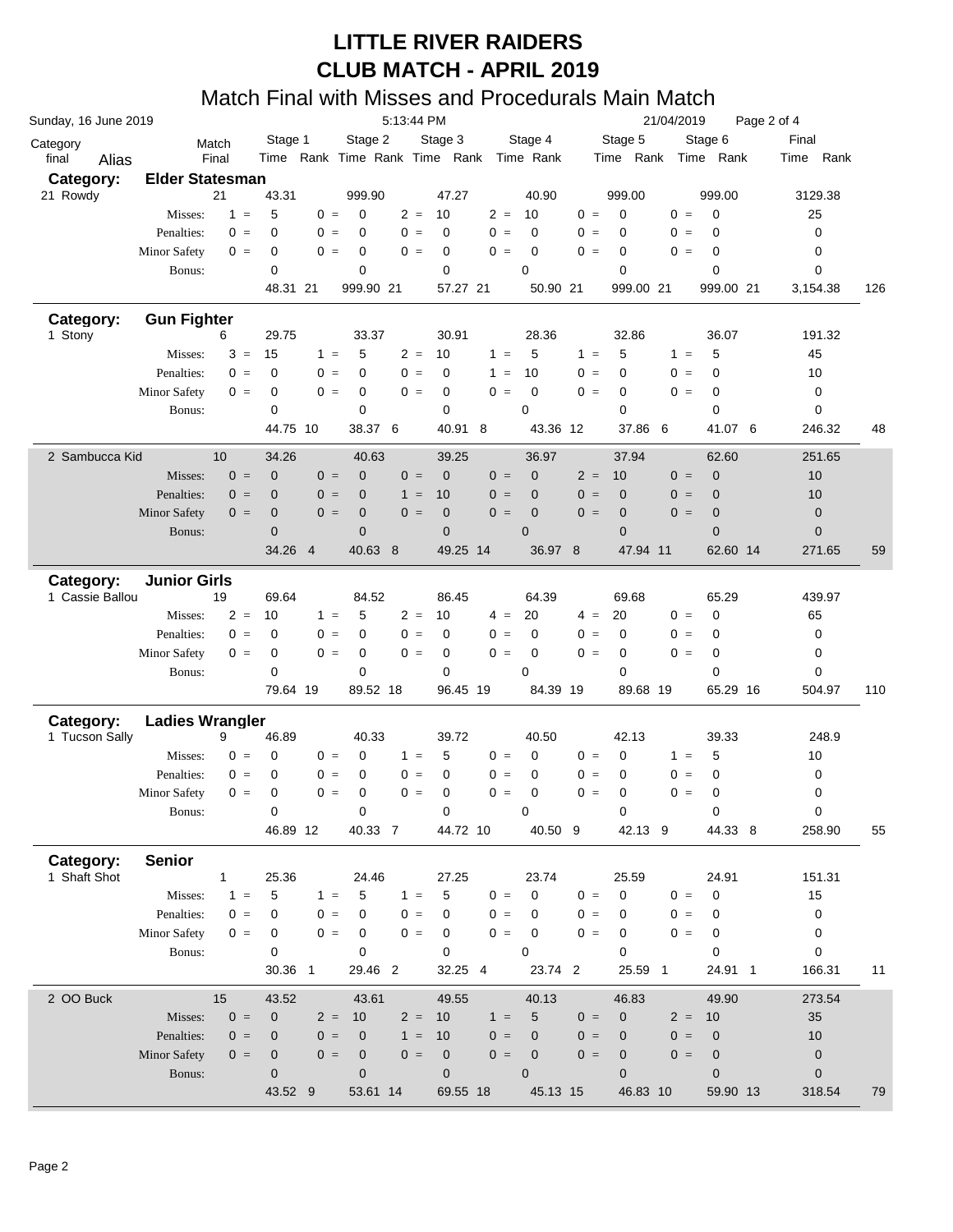| Sunday, 16 June 2019          |                       |                | 5:13:45 PM  |       |                          |                         |                         |       |                |       | 21/04/2019<br>Page 3 of 4 |                |                        |  |                  |     |  |  |
|-------------------------------|-----------------------|----------------|-------------|-------|--------------------------|-------------------------|-------------------------|-------|----------------|-------|---------------------------|----------------|------------------------|--|------------------|-----|--|--|
| Category                      |                       | Match          | Stage 1     |       | Stage 2                  |                         | Stage 3                 |       | Stage 4        |       | Stage 5                   |                | Stage 6                |  | Final            |     |  |  |
| final<br>Alias                |                       | Final          |             |       | Time Rank Time Rank Time |                         | Rank                    |       | Time Rank      |       | Time Rank                 |                | Time Rank              |  | Time Rank        |     |  |  |
| 3 Pauhl Bearher               |                       | 18             | 66.61       |       | 73.17                    |                         | 55.42                   |       | 41.32          |       | 64.78                     |                | 61.05                  |  | 362.35           |     |  |  |
|                               | Misses:               | $1 =$          | 5           | $3 =$ | 15                       | $1 =$                   | 5                       | $0 =$ | $\mathbf 0$    | $4 =$ | 20                        | $1 =$          | 5                      |  | 50               |     |  |  |
|                               | Penalties:            | $0 =$          | $\mathbf 0$ | $1 =$ | 10                       | $0 =$                   | $\mathbf 0$             | $0 =$ | 0              | $0 =$ | $\mathbf 0$               | $0 =$          | $\mathbf 0$            |  | 10               |     |  |  |
|                               | <b>Minor Safety</b>   | $0 =$          | 0           | $0 =$ | $\mathbf 0$              | $0 =$                   | $\mathbf 0$             | $0 =$ | 0              | $0 =$ | 0                         | $0 =$          | $\mathbf 0$            |  | 0                |     |  |  |
|                               | Bonus:                |                | $\mathbf 0$ |       | 0                        |                         | 0                       |       | $\mathbf 0$    |       | $\mathbf 0$               |                | $\mathbf 0$            |  | 0                |     |  |  |
|                               |                       |                | 71.61 18    |       | 98.17 19                 |                         | 60.42 17                |       | 41.32 11       |       | 84.78 18                  |                | 66.05 17               |  | 422.35           | 100 |  |  |
|                               |                       |                |             |       |                          |                         |                         |       |                |       |                           |                |                        |  |                  |     |  |  |
| Category:<br>1 Buck Silverton | <b>Senior Duelist</b> | 13             | 48.54       |       | 44.54                    |                         | 43.62                   |       | 44.11          |       | 45.51                     |                | 46.65                  |  | 272.97           |     |  |  |
|                               | Misses:               | $0 =$          | $\mathbf 0$ | $1 =$ | 5                        | $1 =$                   | 5                       | $0 =$ | 0              | $2 =$ | 10                        | $0 =$          | $\mathbf 0$            |  | 20               |     |  |  |
|                               | Penalties:            | $0 =$          | $\mathbf 0$ | $0 =$ | 0                        | $0 =$                   | 0                       | $0 =$ | 0              | $0 =$ | 0                         | $0 =$          | $\mathbf 0$            |  | 0                |     |  |  |
|                               | <b>Minor Safety</b>   | $0 =$          | $\mathbf 0$ | $0 =$ | 0                        | $0 =$                   | $\mathbf 0$             | $0 =$ | 0              | $0 =$ | 0                         | $0 =$          | $\mathbf 0$            |  | 0                |     |  |  |
|                               |                       |                |             |       |                          |                         |                         |       |                |       |                           |                |                        |  |                  |     |  |  |
|                               | Bonus:                |                | $\mathbf 0$ |       | 0                        |                         | $\mathbf 0$<br>48.62 13 |       | 0              |       | 0                         |                | $\mathbf 0$<br>46.65 9 |  | 0                |     |  |  |
|                               |                       |                | 48.54 13    |       | 49.54 12                 |                         |                         |       | 44.11 13       |       | 55.51 14                  |                |                        |  | 292.97           | 74  |  |  |
| Category:                     | <b>Silver Senior</b>  |                |             |       |                          |                         |                         |       |                |       |                           |                |                        |  |                  |     |  |  |
| 1 Murky Mick                  |                       | 4              | 32.01       |       | 34.14                    |                         | 30.60                   |       | 31.65          |       | 32.89                     |                | 43.45                  |  | 204.74           |     |  |  |
|                               | Misses:               | $0 =$          | $\mathbf 0$ | $0 =$ | $\mathbf 0$              | $0 =$                   | $\mathbf 0$             | $0 =$ | 0              | $0 =$ | $\mathbf 0$               | $1 =$          | 5                      |  | 5                |     |  |  |
|                               | Penalties:            | $0 =$          | 0           | $0 =$ | 0                        | $0 =$                   | 0                       | $0 =$ | 0              | $0 =$ | 0                         | $0 =$          | $\mathbf 0$            |  | $\boldsymbol{0}$ |     |  |  |
|                               | <b>Minor Safety</b>   | $0 =$          | 0           | $0 =$ | 0                        | $0 =$                   | $\mathbf 0$             | $0 =$ | 0              | $0 =$ | 0                         | $0 =$          | 0                      |  | 0                |     |  |  |
|                               | Bonus:                |                | $\mathbf 0$ |       | 0                        |                         | 0                       |       | $\mathbf 0$    |       | $\mathbf 0$               |                | 0                      |  | 0                |     |  |  |
|                               |                       |                | 32.01 3     |       | 34.14 4                  |                         | 30.60 2                 |       | 31.65 5        |       | 32.89                     | $\overline{4}$ | 48.45 10               |  | 209.74           | 28  |  |  |
|                               |                       | $\overline{7}$ |             |       | 31.39                    |                         |                         |       | 30.59          |       |                           |                | 57.00                  |  |                  |     |  |  |
| 2 Grizzly Grumps              |                       |                | 35.93       |       |                          |                         | 38.56                   |       |                |       | 42.59                     |                |                        |  | 236.06           |     |  |  |
|                               | Misses:               | $0 =$          | $\mathbf 0$ | $0 =$ | $\mathbf 0$              | $0 =$                   | $\mathbf 0$             | $0 =$ | $\mathbf 0$    | $2 =$ | 10                        | $2 =$          | 10                     |  | 20               |     |  |  |
|                               | Penalties:            | $0 =$          | $\mathbf 0$ | $0 =$ | $\overline{0}$           | $0 =$                   | $\mathbf 0$             | $0 =$ | $\mathbf 0$    | $0 =$ | $\mathbf 0$               | $1 =$          | 10                     |  | 10               |     |  |  |
|                               | <b>Minor Safety</b>   | $0 =$          | $\mathbf 0$ | $0 =$ | $\mathbf 0$              | $0 =$                   | $\pmb{0}$               | $0 =$ | $\mathbf 0$    | $0 =$ | $\mathbf 0$               | $0 =$          | $\boldsymbol{0}$       |  | $\mathbf 0$      |     |  |  |
|                               | Bonus:                |                | $\mathbf 0$ |       | $\mathbf 0$              |                         | $\mathbf 0$             |       | $\mathbf 0$    |       | $\mathbf{0}$              |                | $\mathbf{0}$           |  | $\mathbf 0$      |     |  |  |
|                               |                       |                | 35.93 5     |       | 31.39                    | $\overline{\mathbf{3}}$ | 38.56 7                 |       | 30.59 4        |       | 52.59 13                  |                | 77.00 18               |  | 266.06           | 50  |  |  |
| 3 Idaho Smith                 |                       | 12             | 45.00       |       | 44.68                    |                         | 35.53                   |       | 33.37          |       | 39.68                     |                | 45.82                  |  | 244.08           |     |  |  |
|                               | Misses:               | $3 =$          | 15          | $6 =$ | 30                       | $0 =$                   | 0                       | $0 =$ | 0              | $0 =$ | $\mathbf 0$               | $1 =$          | 5                      |  | 50               |     |  |  |
|                               | Penalties:            | $0 =$          | 0           | $0 =$ | 0                        | $0 =$                   | 0                       | $0 =$ | 0              | $0 =$ | 0                         | $0 =$          | $\mathbf 0$            |  | 0                |     |  |  |
|                               | <b>Minor Safety</b>   | $0 =$          | 0           | $0 =$ | $\mathbf 0$              | $0 =$                   | 0                       | $0 =$ | 0              | $0 =$ | 0                         | $0 =$          | $\mathbf 0$            |  | 0                |     |  |  |
|                               | Bonus:                |                | $\mathbf 0$ |       | 0                        |                         | $\mathbf 0$             |       | 0              |       | $\mathbf 0$               |                | $\mathbf 0$            |  | 0                |     |  |  |
|                               |                       |                | 60.00 17    |       | 74.68 17                 |                         | 35.53 5                 |       | 33.37 6        |       | 39.68                     | $\overline{7}$ | 50.82 11               |  | 294.08           | 63  |  |  |
|                               |                       |                |             |       |                          |                         |                         |       |                |       |                           |                |                        |  |                  |     |  |  |
| 4 Desparate Dan               |                       | 14             | 46.96       |       | 46.78                    |                         | 48.17                   |       | 41.09          |       | 56.03                     |                | 64.14                  |  | 303.17           |     |  |  |
|                               | Misses:               | $2 =$          | 10          | $0 =$ | $\mathbf 0$              | $0 =$                   | $\mathbf 0$             | $0 =$ | $\mathbf 0$    | $0 =$ | $\mathbf 0$               | $0 =$          | $\mathbf 0$            |  | 10               |     |  |  |
|                               | Penalties:            | $0 =$          | $\mathbf 0$ | $0 =$ | $\overline{0}$           | $0 =$                   | $\mathbf 0$             | $0 =$ | 0              | $0 =$ | $\mathbf{0}$              | $0 =$          | $\mathbf 0$            |  | $\pmb{0}$        |     |  |  |
|                               | <b>Minor Safety</b>   | $0 =$          | $\mathbf 0$ | $0 =$ | $\mathbf{0}$             | $0 =$                   | $\mathbf 0$             | $0 =$ | $\mathbf 0$    | $0 =$ | $\mathbf 0$               | $0 =$          | $\mathbf 0$            |  | $\boldsymbol{0}$ |     |  |  |
|                               | Bonus:                |                | $\mathbf 0$ |       | $\overline{0}$           |                         | $\mathbf 0$             |       | $\overline{0}$ |       | $\mathbf{0}$              |                | $\mathbf{0}$           |  | $\mathbf 0$      |     |  |  |
|                               |                       |                | 56.96 16    |       | 46.78 11                 |                         | 48.17 12                |       | 41.09 10       |       | 56.03 15                  |                | 64.14 15               |  | 313.17           | 79  |  |  |
| Category:                     | Wrangler              |                |             |       |                          |                         |                         |       |                |       |                           |                |                        |  |                  |     |  |  |
| 21 Kentucky Clay              |                       | 21             | 40.09       |       | 50.14                    |                         | 37.09                   |       | 28.96          |       | 999.00                    |                | 999.00                 |  | 2154.28          |     |  |  |
|                               | Misses:               | $3 =$          | 15          | $6 =$ | 30                       | $10 =$                  | 50                      | $1 =$ | 5              | $0 =$ | 0                         | $0 =$          | $\mathbf 0$            |  | 100              |     |  |  |
|                               | Penalties:            | $0 =$          | 0           | $0 =$ | 0                        | $1 =$                   | 10                      | $0 =$ | 0              | $0 =$ | 0                         | $0 =$          | 0                      |  | 10               |     |  |  |
|                               | Minor Safety          | $0 =$          | 0           | $0 =$ | 0                        | $0 =$                   | $\mathbf 0$             | $0 =$ | 0              | $0 =$ | 0                         | $0 =$          | 0                      |  | 0                |     |  |  |
|                               | Bonus:                |                | 0           |       | 0                        |                         | 0                       |       | 0              |       | $\mathbf 0$               |                | $\mathbf 0$            |  | 0                |     |  |  |
|                               |                       |                | 55.09 21    |       | 80.14 21                 |                         | 97.09 21                |       | 33.96 21       |       | 999.00 21                 |                | 999.00 21              |  | 2,264.28         | 126 |  |  |
|                               |                       |                |             |       |                          |                         |                         |       |                |       |                           |                |                        |  |                  |     |  |  |